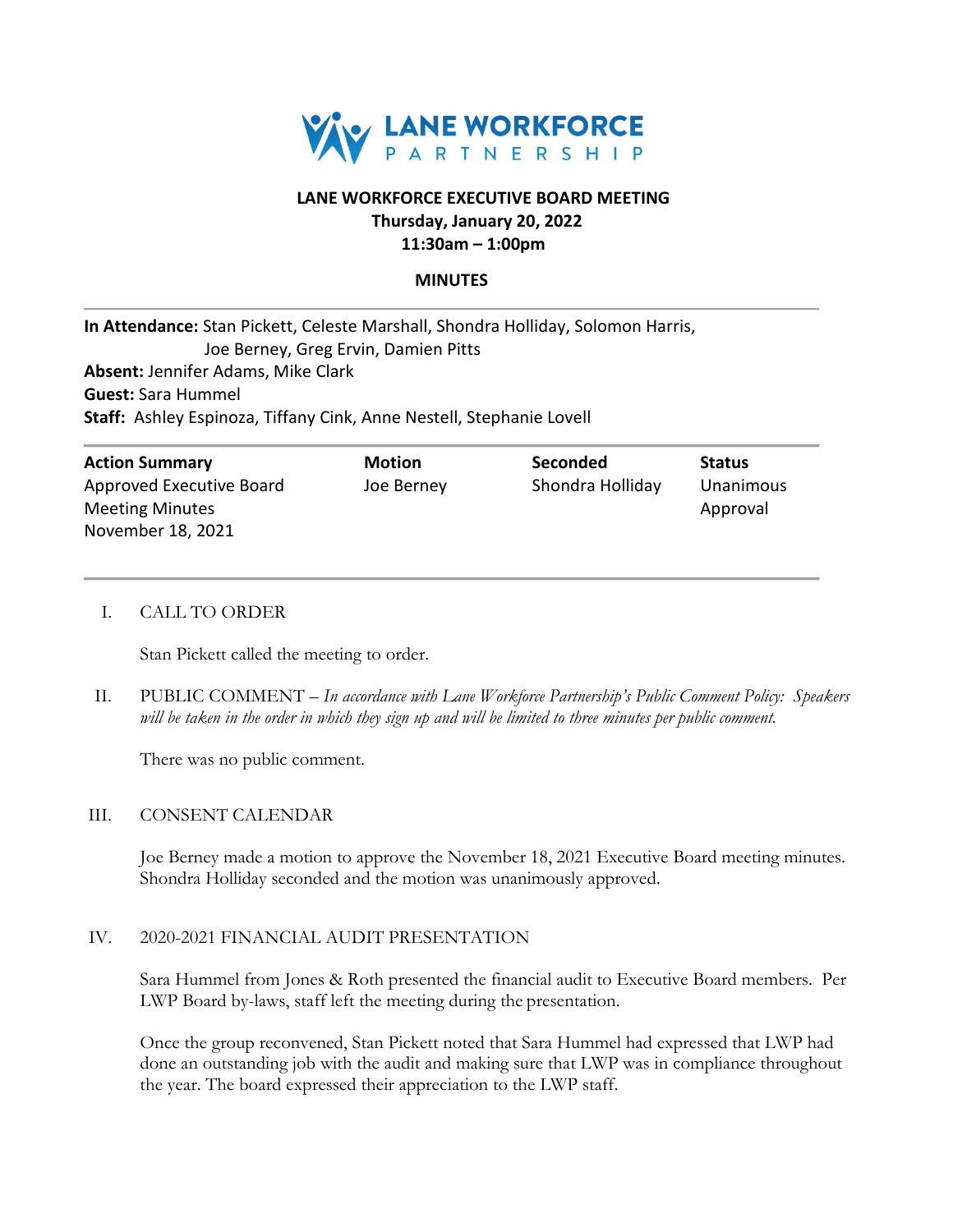## V. EXECUTIVE DIRECTOR TRANSITION

Ashley Espinoza shared how she has worked for over a decade in the community, with her strength being community engagement and taking big idea projects and bringing them across the finish line.

Ms. Espinoza would like to setup recurring monthly meetings with Executive Board members (two or three members at a time) so that everyone can get a chance to know each other. Mr. Pickett noted that as a board, they don't work daily with Ms. Espinoza so having the opportunity to meet individually or in groups with Ms. Espinoza will help in the evaluation process. Joe Berney said that executive board members meeting one on one with Ms. Espinoza would be of great benefit for all involved.

Question came up around the timing of the performance evaluation that will be due in May. The evaluation will need to go out the beginning of April in order to collect responses and have ready by the Executive Board Meeting on May 19, 2022.

The board also expressed interest in what the process is if the position is opened up and a search is initiated. Tiffany Cink said that from a Finance/HR standpoint, if the board is looking at doing a comprehensive search, timeline would be a few months approximately. The cost for the search is an allowable cost with our federal funds and will not impact other line items in our budget.

Damien Pitts said that although there is a lot of good local talent, we should not discount possibly doing a national search. Sometimes in order to move forward, you need to bring in someone from the outside. Shondra Holliday also expressed that a search shouldn't be ruled out.

Ms. Espinoza will be reaching out individually to executive board members to schedule one on one meetings.

## VI. OTHER BUSINESS

Ms. Espinoza shared that the Oregon Legislature will begin a short session on February 1<sup>st</sup> and two workforce bills will be considered during this session.

Workforce Development Boards have a \$50M ask (Prosperity 10,000+), which is focused on providing rapid resources to the existing, regional public workforce system, which will allow them to quickly ramp up and expand programs to communities most impacted by COVID and the economic downturn. It uses existing Local Workforce Boards and their local partners in education, labor, training programs, and community-based organizations.

Governor Brown is bringing Future Ready Oregon 2022 (developed by the Racial Justice Council) to the session. Future Ready Oregon 2022 proposes a \$200M investment in Oregon's workforce system that utilizes existing infrastructure to expedite short-term solutions, while making investments that aim to address inequities in the workforce system. It prioritizes key populations and advances collaboration and partnerships with diverse community-based organizations and workforce education and training providers.

There are still negotiations going on behind the scenes to see if there is a way to blend these two bills into one bill moving forward and utilizing the local workforce boards. LWP is also working on three grant proposals: